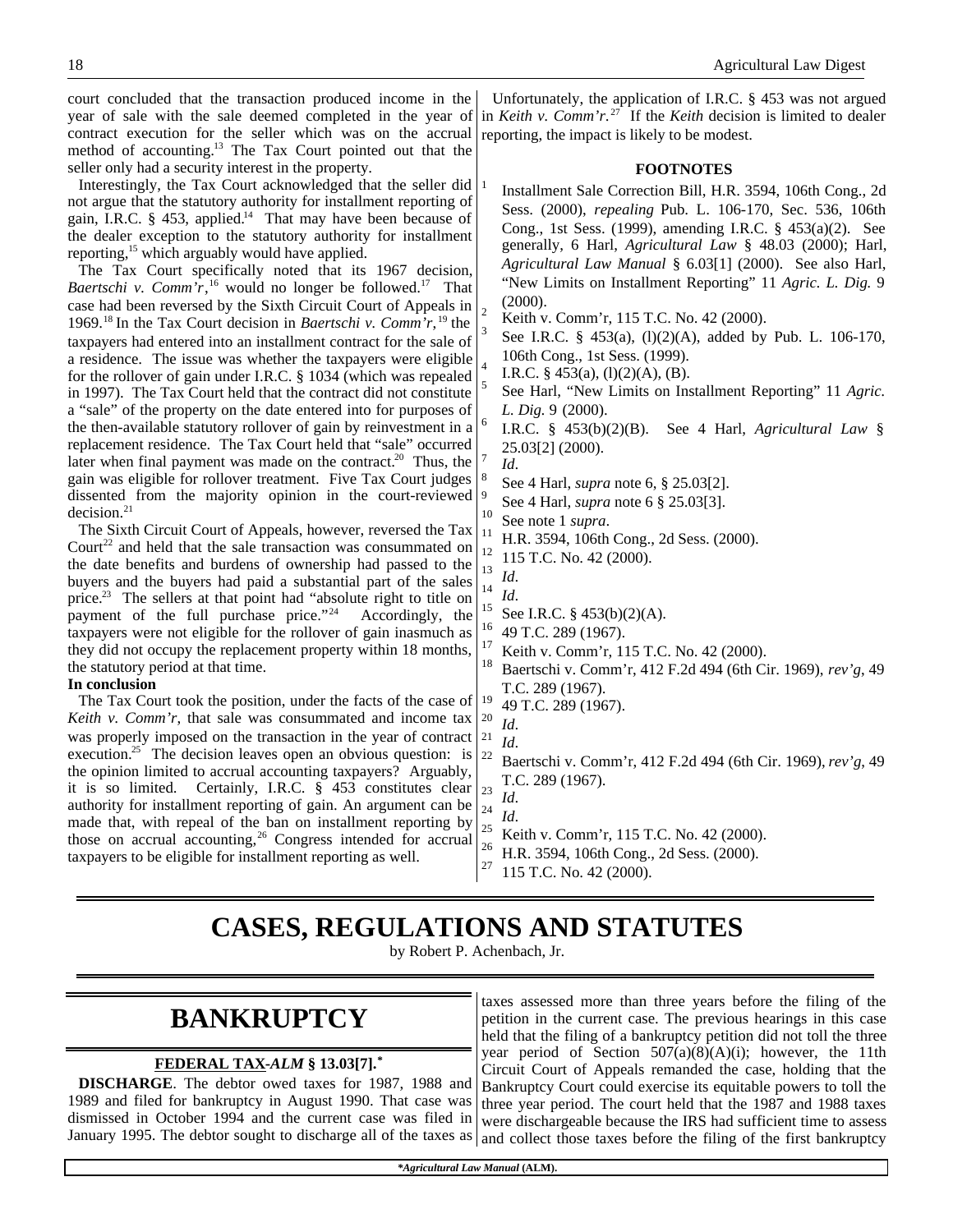#### Agricultural Law Digest 19

case in August 1990. However, the court held that the 1989 taxes were not dischargeable because the IRS did not have sufficient time to attempt to collect the taxes after the assessment, in May 1990, and before the filing of the first bankruptcy case and between the time of dismissal of the first case, in October 1994, and the filing of the current case in January 1995. *In re* **Morgan, 255 B.R. 247 (Bankr. N.D. Ga. 2000),** *on rem. from* **182 F.3d 775 (11th Cir. 1999)**.

## **ENVIRONMENTAL LAW**

**CLEAN WATER ACT.** Several cities selected an old sand and gravel pit area as a landfill. The EPA ruled that the cities needed a permit in order to fill in the ponds and water-filled trenches on the property, citing the migratory bird rule that any body of water used by migratory birds was included as navigable waters under the Clean Water Act (CWA). The U.S. Supreme Court held that the migratory bird rule was not authorized by the CWA and the ponds and trenches were not navigable waters governed by the CWA. The Digest will publish an article by Roger A. McEowen on this case in a future issue. **Solid Waste Agency, Inc. v. United States Army Corps of Engineers, No. 99-1178, 2001 U.S. LEXIS 640 (Jan. 9, 2001),** *rev'g***, 191 F.3d 845 (7th Cir. 1999),** *aff'g***, 998 F. Supp. 946 (N.D. Ill. 1998)**.

## **FEDERAL AGRICULTURAL PROGRAMS**

**FEEDLOTS**. The EPA has published proposed regulations amending the National Pollutant Discharge Elimination System (NPDES) provisions that define which operations are concentrated animal feeding operations (CAFOs) and establish permit requirements, and the Effluent Limitations Guidelines for feedlots (beef, dairy, swine and poultry subcategories), which establish the technology-based effluent discharge standards for CAFOs The proposed regulations would add more restrictions on large animal feedlot operations in order to decrease the air and water pollution possible from these operations. The draft regulations would (1) expand the permit process to include smaller feedlots currently exempted from permit regulation; (2) place more controls on discharge of waste from lagoons and on to fields and (3) hold corporations responsible for waste disposal on contract farms. **66 Fed. Reg. 2959 (Jan. 12, 2001)**.

**KARNAL BUNT**. The APHIS has issued proposed regulation which amend the Karnal bunt regulations to provide compensation for certain growers, handlers, seed companies, owners of grain storage facilities, flour millers, and participants in the National Karnal Bunt Survey who incurred losses and expenses because of Karnal bunt in the 1999-2000 crop season. **66 Fed. Reg. 3505 (Jan. 16, 2001)**.

**PERISHABLE AGRICULTURAL COMMODITIES ACT**. The debtor was a corporation which operated a chain of restaurants. The debtor had received, but not paid for, produce from a produce supplier. The supplier sought to have some of the debtor's assets declared to be part of the PACA trust from which the supplier's claims should be paid. The debtor argued

not a dealer under the act. The statute, 7 U.S.C. § 499e(b)(6), defined a dealer as a person in the business of buying or selling wholesale or jobbing quantities of perishable agricultural commodities. The regulations, 7 C.F.R.  $\S$  46.2(x), defined "wholesale or jobbing quantities" as at least one ton of aggregate commodities in any one day. The debtor often received more than one ton of commodities in any given day. The court, however, declared the terms "wholesale or jobbing quantities" as ambiguous and found a statement of the USDA in the legislative history that the USDA did not consider restaurants to be dealers unless they purchased commodities for other entities. The lower courts held that the debtor, as a restaurant, was not intended by the law, as interpreted by the USDA, to be a dealer under PACA; therefore, no PACA trust existed to satisfy the claim of the supplier. The appellate court reversed, holding that the statutory definition of "wholesale or jobbing quantities" was not ambiguous; therefore, because the debtor purchased more than \$230,000 in commodities per year and more than one ton in a single day, the debtor was a dealer under PACA. *In re* **Old Fashioned Enterprises, Inc., No. 00- 1745, (8th Cir. Jan. 5, 2001),** *rev'g***, 245 B.R. 639 (D. Neb. 2000)**.

**STORAGE FACILITIES**. The CCC has adopted as final regulations implementing a farm storage facility loan program to provide financing for producers to build or upgrade farm storage and handling facilities. Specific eligibility requirements for applicants are a satisfactory credit rating as determined by CCC; no delinquent federal debt as defined by the Debt Collection Improvement Act of 1996; production of facility loan commodities; proof of crop insurance from FCIC or a private company; compliance with USDA provisions for highly erodible land and wetlands; ability to repay the debt resulting from the program; compliance with any applicable local zoning, land use and building codes for the applicable farm storage facility structures; and need for new or additional farm grain storage or handling capacity. **66 Fed. Reg. 4607 (Jan. 18, 2001), adding 7 C.F.R. Part 1436**.

## **FEDERAL ESTATE AND GIFT TAX**

**ESTATE PROPERTY.** The decedent owned a 390 acre ranch in which the decedent had conveyed title to a daughter. In the state court probate proceedings for the estate, the daughter sought to quiet title to the ranch and ranch equipment in her. The state court ruled that the ranch and equipment was not owned by the daughter but were held in a constructive trust for the estate. The state court specifically ruled that the daughter did not provide any consideration for the transfer of title and that the decedent did not intend to give the ranch to the daughter. The estate still excluded the ranch from the gross estate and the IRS sought summary judgment based upon the state court judgment. The Tax Court held that, because of the state court judgment, the estate was estopped from claiming that the ranch and equipment were not owned by the estate. **Estate of Chemodurow v. Comm'r, T.C. Memo. 2001-14**.

that PACA did not apply to the debtor because the debtor was remainder passing to the decedent's children. The spouse filed a **MARITAL DEDUCTION.** The decedent's will provided for property passing in trust to the surviving spouse. The trust provided for an annuity for the life of the spouse with the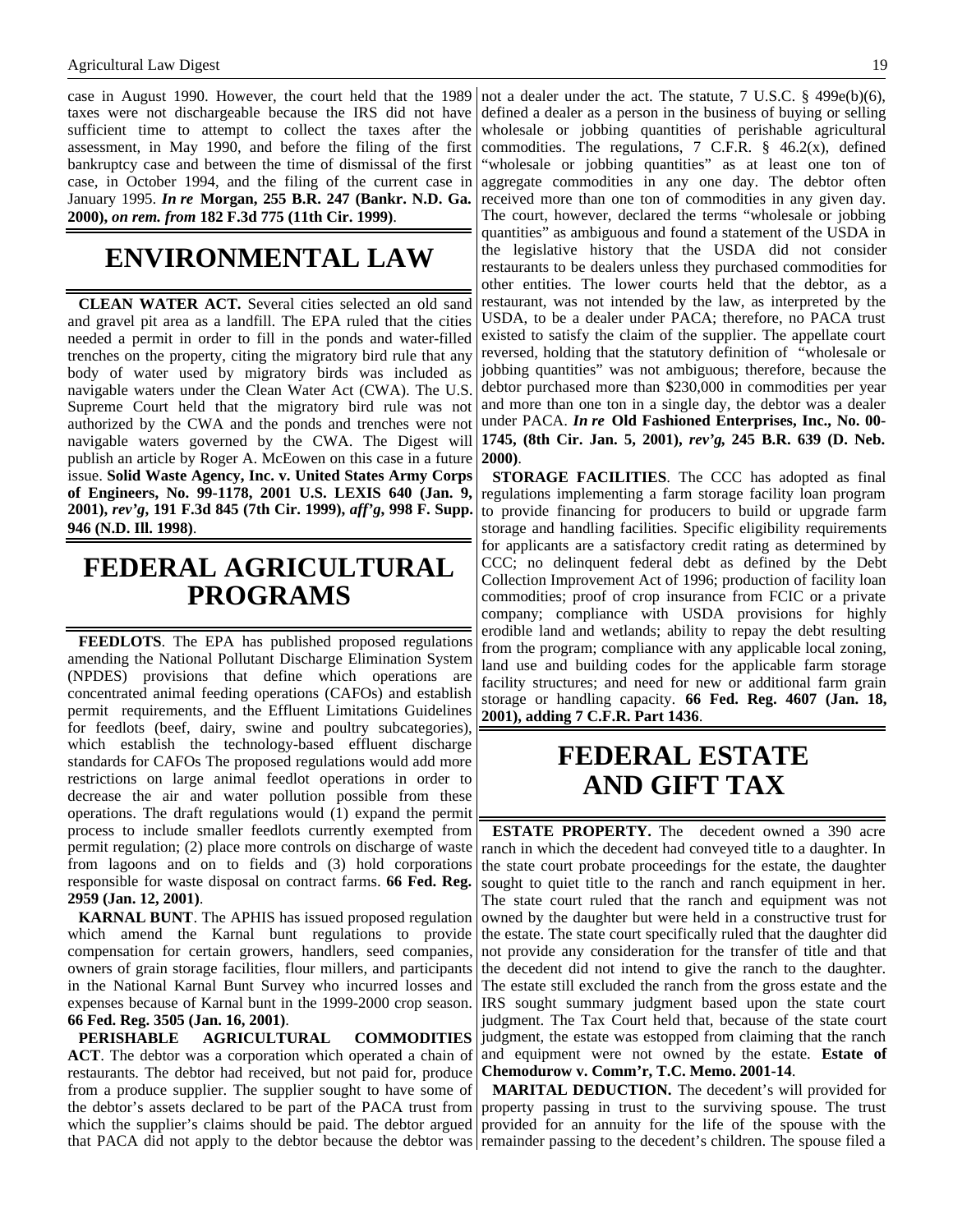petition in the state probate court to receive the surviving spouse's elective share. The estate and spouse settled before trial and the spouse received a lump-sum payment in satisfaction of the elective share claim. The estate claimed a marital deduction for the settlement amount. The court held that a settlement amount was deductible by the estate only if the right to estate property was deductible. The court reasoned that the surviving spouse's interest in the estate was either the annuity, a nondeductible terminable interest, or an annuity as part of the satisfaction of the elective share amount. Because the annuity was not eligible for the marital deduction, the settlement amount in lieu of the annuity was not deductible. The portion of the resulting settlement amount which exceeded the annuity was deductible. Although the estate cited Treas. Reg. § 20.2056(c)-2 and *Waldrup v. United States, 499 F. Supp. 820 (N.D. Miss. 1980)*, the court based its holding on the argument that allowing a settlement to change the deductible nature of property received from an estate would create a loophole that would circumvent the estate tax. **Davies v. United States, 2001-1 U.S. Tax Cas. (CCH) ¶ 60,391 (D. Me. 2000)**.

**VALUATION.** A C corporation had three shareholders and one class of stock, voting common stock with par value of one dollar per share. The bylaws governing the stock were adopted prior to October 9, 1990. The corporation amended the bylaws to recapitalize the stock by issuing nonvoting common stock which was issued as a dividend to the shareholders. The only difference between the stocks was the right to vote; however, the nonvoting and voting stock had the right to vote in certain major corporate decisions. The IRS ruled that the creation of the second class of stock did not result in more than a de minimis change of the bylaws under Treas. Reg. § 25.2703-1(c), and did not subject the stock to I.R.C. § 2703. **Ltr. Rul. 200103038, Oct. 20, 2000**.

## **FEDERAL INCOME TAXATION**

**ALTERNATIVE MINIMUM TAX**. In a Chief Counsel Advice letter, the IRS has ruled that a taxpayer who uses the standard deduction in computing taxable income for regular tax purposes may not use itemized deductions when computing alternative minimum taxable income for alternative minimum tax purposes. At issue was the provision in I.R.C.  $\S$  56(b)(1)(F) which states that the I.R.C. § 68 limitation on itemized deductions did not apply for AMT purposes. The IRS ruled that this provision did not provide authority that itemized deductions could be taken for AMTI purposes when the standard deduction was taken for regular taxable income purposes. **CCA Ltr. Rul. 200103073, Dec. 15, 2000**.

### **C CORPORATIONS-***ALM* **§ 7.02[3].\***

DEDUCTIONS. The taxpayer corporation was owned by one shareholder. The shareholder and wife both worked for the corporation for several years. The shareholder and wife divorced but the wife continued to work for the corporation until their relationship interfered with the office operations. The corporation entered into an agreement with the wife to pay her a full salary for life with inflation adjustments and the taxpayer claimed the payments as a business expense. The court found that the agreement had no business purpose but was intended to resolve and meet the husband's property and alimony

obligations from the divorce; therefore, the corporation was not entitled to deduct payments for the husband's personal obligations. **WSB Liquidating Corp. v. Comm'r, T.C. Memo. 2001-9**.

DEFINITION. The IRS has issued proposed regulations governing the income tax treatment of an election, the "check the-box" election, by an association to be treated as a partnership or to be disregarded as an entity separate from its owner. The proposed regulations provide that an elective conversion of an association to a partnership is deemed to have the following form: the association distributes all of its assets and liabilities to its shareholders in liquidation of the association, and immediately thereafter, the shareholders contribute all of the distributed assets and liabilities to a newly formed partnership. The proposed regulations also provide that an elective conversion of an association to an entity that is disregarded as an entity separate from its owner is deemed to have the following form: the association distributes all of its assets and liabilities to its single owner in liquidation of the association. **66 Fed. Reg. 3959 (Jan. 17, 2001)**.

DISTRIBUTIONS OF STOCK. The IRS has withdrawn proposed regulations,*64 Fed. Reg. 46155 (Aug. 24, 1999),* relating to recognition of gain on certain distributions of stock or securities of a controlled corporation in connection with an acquisition. The proposed regulations will be reissued. **Ann. 2001-11, I.R.B. 2001-\_\_**.

EMPLOYEE STOCK OPTION PLAN. The taxpayer corporation maintained an ESOP funded with the taxpayer's stock. Under the ESOP, if the taxpayer pays a dividend on the stock, the plan allocates the dividends (1) to each participant's account, (2) to cash payments to the participants or (3) to repay loans to the participants from the plan. When participants terminate employment, the taxpayer distributes cash in exchange for the participant's stock in the plan. The taxpayer argued that the payment of cash was an "applicable dividend" under I.R.C. § 404(k) and was deductible by the taxpayer. The IRS ruled that the distribution payments were not dividends and were not deductible by the taxpayer corporation. **Rev. Rul. 2001-6, I.R.B. 2001-\_\_**.

**COURT AWARDS AND SETTLEMENTS-ALM § 4.02[14]**. The U.S. Supreme Court has denied certiorari in the following case. The taxpayers had filed a lawsuit in tort and contract against their employer for wrongful termination of employment and had received a jury award for compensatory and punitive damages. The taxpayers had agreed to pay their attorneys on a contingency fee basis and a portion of the award was paid to the attorneys. As in *Coady v. Comm'r, 2000-1 U.S. Tax Cas. (CCH) ¶ 50,528 (9th Cir. 2000*) (Alaska attorney fee lien)*,* the court looked at the nature of the attorney's lien created by statute in California and held that the lien did not create a sufficient property interest in the jury award to exclude the fees from the taxpayers' income. See Harl, "Handling Legal Fees in Settlements," 11 *Agric. L. Dig*. 129 (2000). **Benci-Woodward v. Comm'r, 219 F.3d 941 (9th Cir. 2000)**.

**DISASTER PAYMENTS**. On JANUARY 12, 2001, the president determined that certain areas in Louisiana were eligible for assistance under the Disaster Relief and Emergency Assistance Act, 42 U.S.C. § 5121, as a result of severe ice storms and flooding beginning on December 11, 2000. **FEMA-1357-DR**. Accordingly, a taxpayer who sustained a loss attributable to the disaster may deduct the loss on his or her 1999 federal income tax return.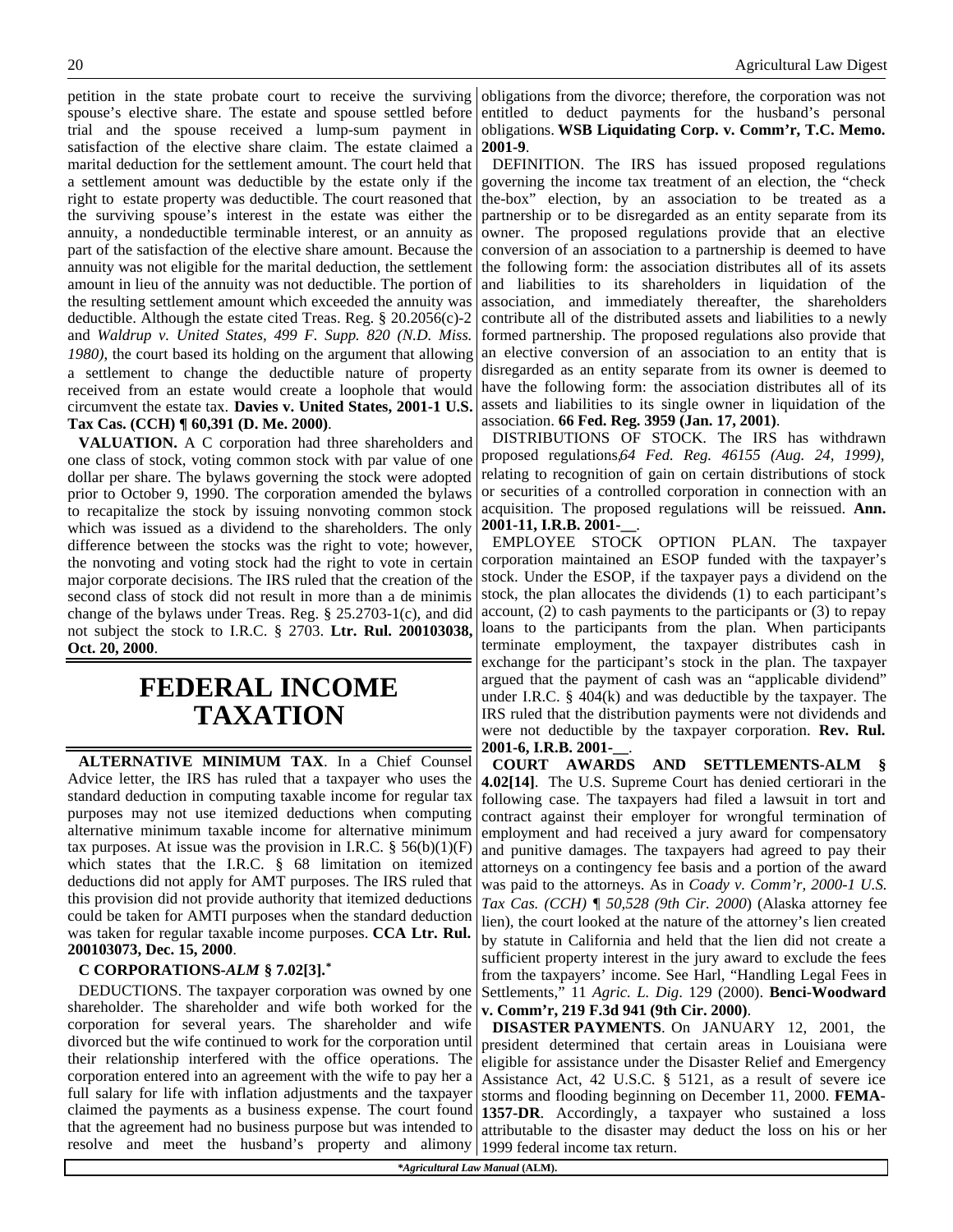**EARNED INCOME CREDIT**. The taxpayers were not married but lived in the same household with three children. The taxpayers filed separately. The male taxpayer had a larger modified adjusted gross income than the female taxpayer. One child was the child of both taxpayers and two children were the children of the female taxpayer. The male taxpayer listed the shared child in claiming the earned income credit and the female taxpayer listed the other two children in claiming the earned income credit. The IRS disallowed the female taxpayer's earned income credit and notified the taxpayers that the male taxpayer was the only person eligible for the earned income credit and that all three children had to be listed on his return for purposes of the earned income credit. The court found that the statute, I.R.C.  $\S$  32(c)(1)(C) had been amended to include all eligible children on the return of the taxpayer with the highest modified adjusted gross income, whether or not they were identified on that taxpayer's return; therefore, because the female taxpayer's children were qualified children, as foster children, of the male taxpayer, they had to be included in calculating his earned income credit, even though they were not listed on his return. **Sutherland v. Comm'r, T.C. Memo. 2001-8**.

**EXCHANGES**. The IRS has issued a revised revenue procedure which provides for an election that will facilitate the substitution of some or all of the debt instruments from two or more outstanding issues of debt with debt instruments from a new issue. The new debt and the old debt must be publicly traded. Under the election, taxpayers can treat a substitution of debt instruments, in certain circumstances, as a realization event for federal income tax purposes even though it does not result in a significant modification under Treas. Reg. § 1.1001-3 (and, therefore, is not an exchange for purposes of Treas. Reg. § 1.1001-1(a)). Under this revenue procedure, taxpayers do not recognize any realized gain or loss on the date of the substitution. Instead, the gain or loss generally is taken into account as income or deductions over the term of the new debt instruments. **Rev. Proc. 2001-21, I.R.B. 2001-\_\_**.

**HEDGES**. The IRS has issued proposed regulations which revise the hedging regulations to reflect changes made by the Ticket to Work and Work Incentives Improvement Act of 1999. **66 Fed. Reg. 4738 (Jan. 18, 2001),** *amending* **Treas. Reg. § 1.1221-2**.

**IRA**. The taxpayers, husband and wife, filed a joint return for 1997. The husband was employed but the employer did not provide any employee pension plan. The wife was also employed in 1997 and her employer provided an employee pension plan. However, the wife's interest in the pension plan was not vested because the plan provided for vesting only after five years of employment. The husband contributed \$2000 to an IRA and claimed the contribution as a deduction from gross income on the joint return which claimed adjusted gross income in excess of \$50,000. The court held that the taxpayers were not entitled to the \$2,000 deduction because the wife was enrolled in a qualified pension plan, even though the wife's interest was not yet vested. Note, after 1997, the adjusted gross income amount limit for married taxpayers has been increased to \$150,000. The case is reported as a Tax Court Summary opinion which is not reviewable by another court and cannot be used as precedent. See I.R.C. § 7463. **Brandkamp v. Comm'r, T.C. Summary Op. 2001-5**.

#### **PARTNERSHIPS-***ALM* **§ 7.03.\***

ADMINISTRATIVE ADJUSTMENTS. The taxpayer had been a partner in a partnership which dissolved. The IRS

audited the partnership's final return as to discharge of indebtedness income. The partnership had not designated a tax matters partner; therefore, the IRS chose one partner as the TMP. That partner signed two extensions for tax assessments. The IRS eventually issued a Final Partnership Administrative Adjustment (FPAA) which assessed discharge of indebtedness income against the partnership. The taxpayer did not receive notice of the audit, TMP designation or FPAA and challenged the final assessment as time barred because of the failure to give notice of these proceedings. The Tax Court held that it did not have jurisdiction over this claim because the issues involved partnership level proceedings and this case was brought by the individual taxpayer. **Overstreet v. Comm'r, T.C. Memo. 2001-13**.

The taxpayer was a partner in a partnership and filed for bankruptcy. The taxpayer did not elect to end the taxpayer's tax year on the date of the petition but the partnership split the taxpayer's distributive share of partnership net operating losses between the taxpayer, for the part of the year prior to the filing for bankruptcy, and the bankruptcy estate, for that part of the year post-petition. The IRS disallowed the taxpayer's share of the partnership NOLs, arguing that the NOLs were properly reported only by the bankruptcy estate. The taxpayer argued that the matter had to be handled in a partnership level proceeding. The court held that, because the partner and bankruptcy estate were essentially the same partner, the determination of the allocation of the NOLs was a partner-level matter which did not need a TEFRA administrative proceeding at the partnership level. The court also held that the taxpayer's share of partnership NOLs was allocated entirely to the bankruptcy estate because the NOLs were considered distributed at the end of the partnership tax year which occurred after the filing of the bankruptcy petition. **Katz v. Comm'r, 116 T.C. No. 2 (2001)**.

TERMINATION. A partnership terminates for tax purposes under I.R.C. § 708(b)(1)(B) as a result of the sale or exchange of 50 percent or more of the total interest in partnership capital and profits within a 12-month period. The regulations under Section 708(b) were modified in 1997 to provide that following the termination of a partnership, the terminated partnership is deemed to contribute all its assets and liabilities to a new partnership in exchange for an interest in the new partnership; and, immediately thereafter, the terminated partnership distributes interests in the new partnership to the purchasing partner and the other remaining partners in proportion to their respective interests in the terminated partnership in liquidation of the terminated partnership. The IRS has stated that when a partnership terminates under I.R.C.  $\frac{8}{100}$  708(b)(1)(B) and continues as a new partnership, the terminated partnership must file a short year final tax return for its taxable year beginning after the date of termination of the terminated partnership. The new partnership is required to file a return for its taxable year beginning after the date of termination of the terminated partnership. **Notice 2001-5, I.R.B. 2001-\_\_.**

**PASSIVE ACTIVITY LOSSES**. The taxpayer was CEO and shareholder in a C corporation which provided physician networks for insurance companies. The taxpayer sold the stock and formed an LLC which provided networks of physicians who provided alternative medical care, also for insurance companies. The LLC was formed in November of 1994. The taxpayer treated the taxpayer's share of LLC 1994 net operating losses as ordinary losses but the IRS argued that the losses were passive activity losses because the taxpayer had limited liability in the LLC. Treas. Reg. § 1.469-5T(a) provides seven tests for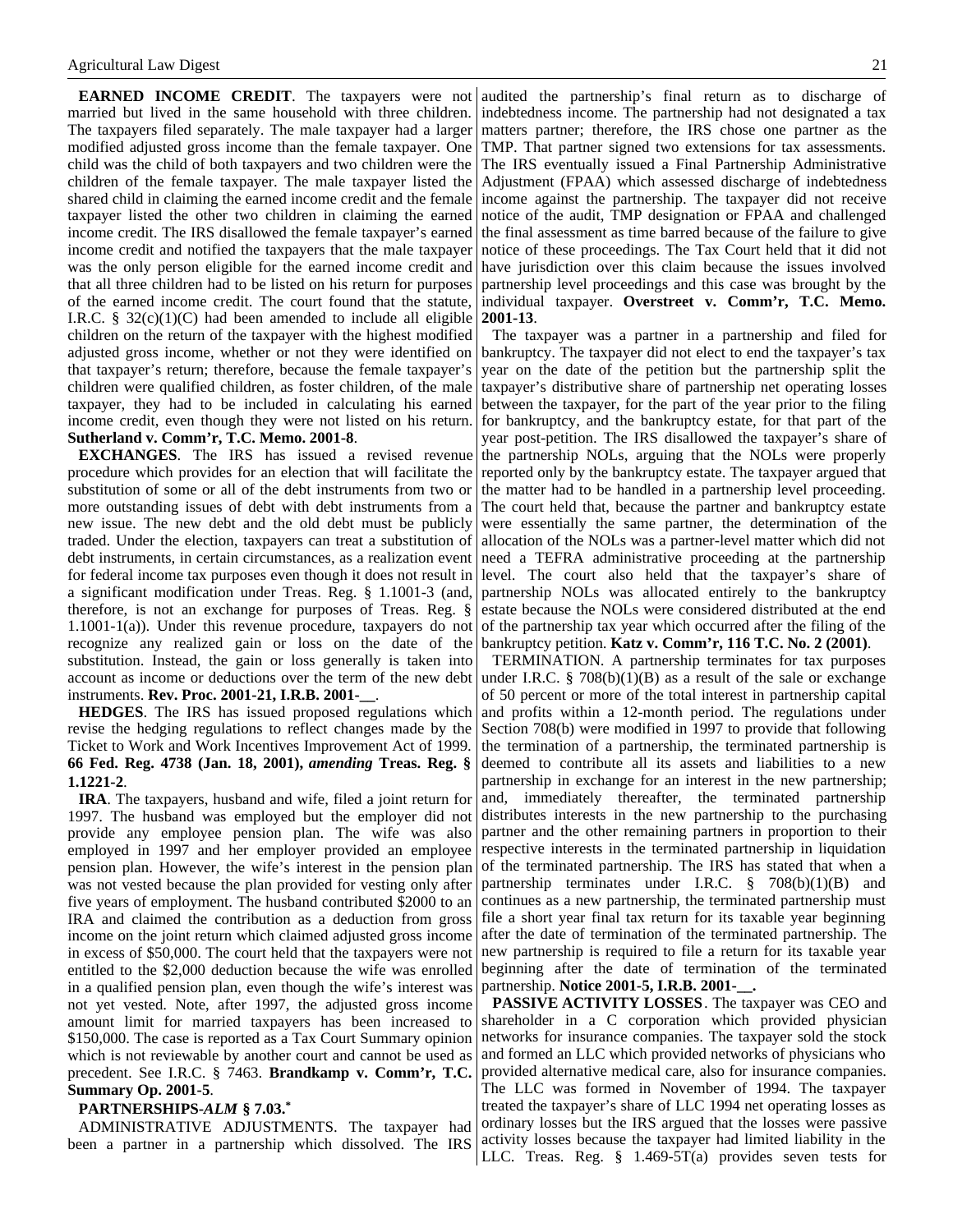determining whether a member of an entity materially participated in the business of the entity. The IRS argued that the taxpayer, as a limited liability member of the LLC, had to meet tests 1, 5 or 6 of the regulations because they applied to limited partners. However, the court held that, because there was no authority for treating LLC members as limited partners, the taxpayer could be considered as materially participating if the taxpayer met any of the seven tests used for general partners. The court held that the taxpayer met the first test, requiring the taxpayer to have spent more than 500 hours at the activity, because the taxpayer's time spent at the business of the C corporation could be grouped with the time spent at the business of the LLC. The court noted that the two businesses were closely related in that the taxpayer intended to use the same network system for alternative care physicians as was used to establish the network of traditional care physicians. **Gregg v. United States, 2001-1 U.S. Tax Cas. (CCH) ¶ 50,169 (D. Or. 2000)**.

**PENSION PLANS**. The IRS has issued proposed regulations which provide a uniform (and, arguably simplified) procedure for minimum required distributions from employee pension plans. A table is to be used to determine the minimum distribution required during their lifetime. **Prop. Treas. Reg. § 1.401(a)(9)-5, Q&A 4 (26.2 years for those age 70, up to 1.8 years for those 115 and older)**.

This simplifies the calculation of the required minimum distribution because employees are no longer required to determine their beneficiary by the required beginning date. Employees do not have to decide whether to recalculate their life expectancy each year in determining required minimum distributions. It is no longer necessary to satisfy a separate incidental death benefit rule.

The required minimum distribution during the employee's lifetime can be calculated without regard to the beneficiary's age, except where required distributions could be reduced by taking into account the age of a beneficiary who is a spouse more than 10 years younger than the employee. The beneficiary is allowed to be determined as late as the end of the year following the year of the employee's death. The calculation of post-death minimum distributions can take into account an employee's remaining life expectancy at the time of death which allows distributions in all cases to be spread over a number of years after death.

For distributions from an individual account, the required minimum distribution is determined by dividing the account balance by the distribution period. **Prop. Treas. Reg. § 1.401(a)(9)-5, O&A 1.** An exception applies if the employee's sole beneficiary is the employee's spouse who is more than10 years younger than the employee, in which case the employee is allowed to use the longer distribution period measured by the joint life and last survivor life expectancy of the employee and spouse. **Prop. Treas. Reg. § 1.401(a)(9)-5, Q&A 5**.

Generally, the designated beneficiary is determined as of the end of the year following the year of the employee's death rather than as of the employee's required beginning date or date of death. **Prop. Treas. Reg. § 1.401(a)(9)-4, Q&A 4**. Any beneficiary eliminated by the distribution of the benefit or through disclaimer during the period between the employee's death and the end of the year following the year of death is disregarded in determining the employee's designated beneficiary for purposes of calculating the required minimum distribution. *Id*.

If, at the end of the year following the year of the employee's death there is more than one designated beneficiary and the account or benefit has not been divided into separate accounts or shares for each of them, the beneficiary with the shortest life expectancy would be the designated beneficiary. The determination of the designated beneficiary and the calculation of the beneficiary's life expectancy are generally contemporaneous with the commencement of the required distributions to the beneficiary. Prior beneficiary designations are irrelevant for distributions from individual accounts unless the employee takes advantage of a lifetime distribution period measured by the joint life expectancy of the employee and a spouse more than 10 years younger than the employee.

For an employee with a designated beneficiary, the same rules apply for distributions after the employee's death regardless of whether the death occurred before or after the employee's required beginning date. For an employee who elects or defaults into recalculation of life expectancy and dies without a designated beneficiary, the requirement is eliminated that the employee's entire remaining account balance must be distributed in the year after death. Instead, a distribution period equal to the employee's remaining life expectancy recalculated immediately after death applies. The default rule is changed in the case of death before the employee's required beginning date for a nonspouse designated beneficiary from the five-year rule of I.R.C.  $\S$  401(a)(9)(B)(ii) to the life expectancy rule of I.R.C.  $\S$ 401(a)(9)(B)(iii). **Prop. Treas. Reg. § 1.401(a)(9)-3, Q&A 1**. Absent a plan provision or election of the five year rule, the life expectancy rule applies in all cases in which the employee has a designated beneficiary.

The designated beneficiary for determining the distribution period for annuity payments generally is the beneficiary as of the annuity starting date, even if that date is after the required beginning date. **Prop. Treas. Reg. § 1.401(a)(9)-6**. A beneficiary of a trust is allowed to be an employee's designated beneficiary for purposes of required minimum distributions when the trust is named as the beneficiary of a retirement plan or IRA if the requirements are met. **Prop. Treas. Reg. § 1.401(a)(9)-4(c), Q&A 5**. Documentation of the underlying trust beneficiaries must be provided in a timely manner to the plan administrator. *Id*.

A former spouse to whom all or a portion of the employee's benefit is payable pursuant to a QDRO is treated as a spouse, including a surviving spouse, of the employee for purposes of the minimum distribution incidental benefit. The proposed regulations clarify that the surviving spouse of a deceased IRA owner could elect to treat an inherited IRA as the spouse's own IRA. Except for the required minimum distribution for the year of the individual's death, the spouse is permitted to roll over the post-death required minimum distribution for a year if the IRA rollover account is established in the spouse's name as owner.

If the surviving owner is age 70 1/2 or older, the minimum lifetime distribution would have to be made for the year and, as a required minimum distribution, the amount would be ineligible for rollover.

The proposed regulations are applicable for calendar years beginning on or after January 1, 2002. For 2001, taxpayers may rely on the new or old regulations. **66 Fed. Reg. 3954 (January 17, 2001).**

**RETURNS**. The IRS has published a revised Publication 51, Circular A, Agricultural Employer's Tax Guide. Theis document is available at no charge (1) by calling the IRS's toll-free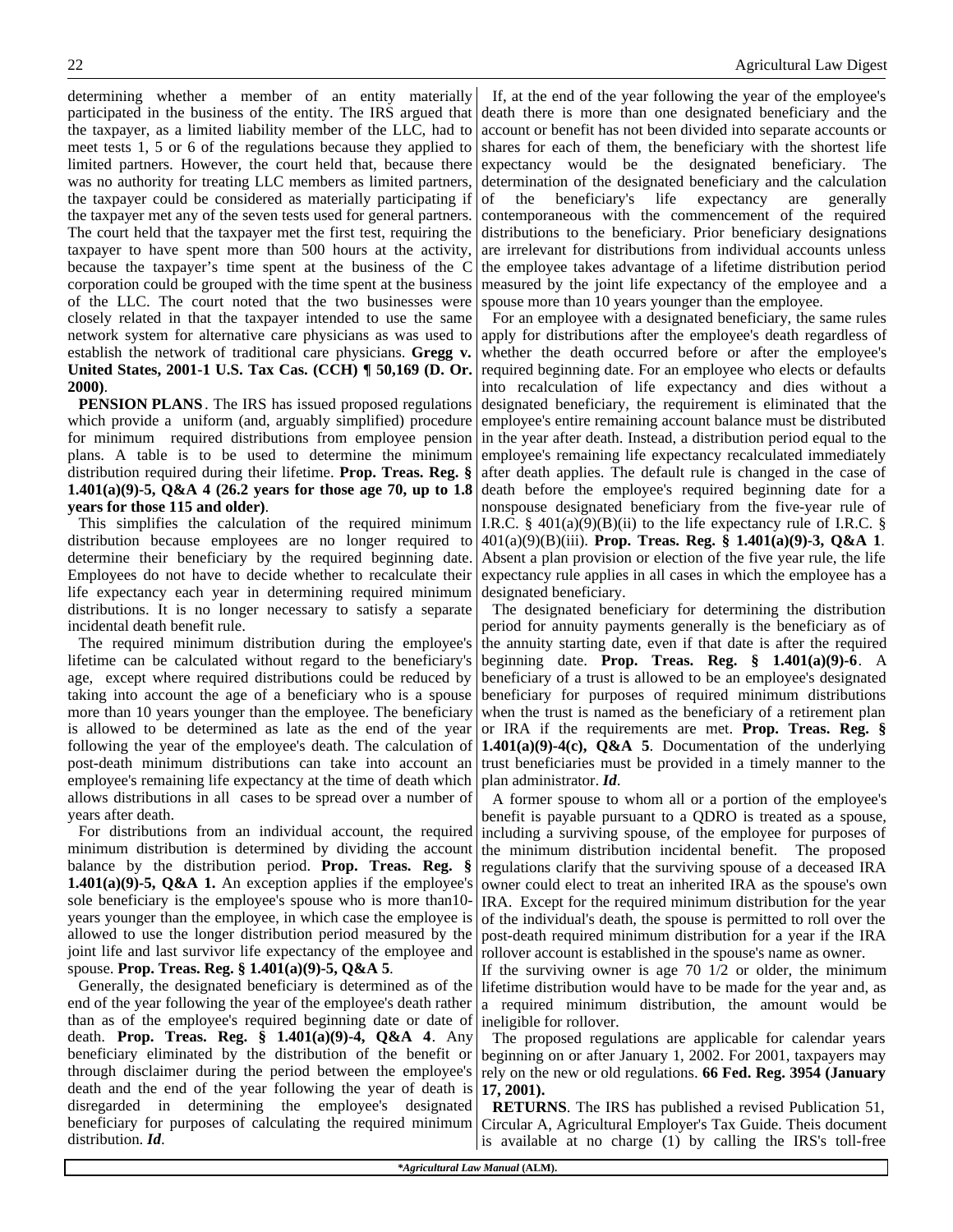telephone number, 1-800-829-3676; (2) via the internet at http://www.irs.gov/prod/cover.html; (3) through FedWorld; or (4) by directly accessing the Internal Revenue Information Services bulletin board at (703) 321-8020.

### **S CORPORATIONS-***ALM* **§ 7.02[3][c].\***

DISCHARGE OF INDEBTEDNESS. After ruling in *Gitlitz v. United States, 2001-1 U.S. Tax Cas. (CCH) ¶ 50,147 (S. Ct. 2001),* see p. 15 *supra*, the U.S. Supreme Court granted certiorari, vacated and remanded the following cases involving the same issues: **Gaudiano v. Comm'r, 216 F.3d 524 6th Cir. 2000)**, see 11 *Agric. L. Dig*. 110; **Witzel v. Comm'r, 200 F.3d 496 (7th Cir. 2000), aff'g in part, T.C. Memo. 1999-64**, see 11 *Agric. L. Dig*. 21.

### **SAFE HARBOR INTEREST RATES**

| <b>February 2001</b>                        |      |                    |                  |         |
|---------------------------------------------|------|--------------------|------------------|---------|
|                                             |      | Annual Semi-annual | <b>Ouarterly</b> | Monthly |
| <b>Short-term</b>                           |      |                    |                  |         |
| <b>AFR</b>                                  | 5.18 | 5.11               | 5.08             | 5.06    |
| 110 percent AFR                             | 5.70 | 5.62               | 5.58             | 5.56    |
| 120 percent AFR                             | 6.22 | 6.13               | 6.08             | 6.05    |
| Mid-term                                    |      |                    |                  |         |
| <b>AFR</b>                                  | 5.07 | 5.01               | 4.98             | 4.96    |
| 110 percent AFR                             | 5.59 | 5.51               | 5.47             | 5.45    |
| 120 percent AFR                             | 6.10 | 6.01               | 5.97             | 5.94    |
| Long-term                                   |      |                    |                  |         |
| <b>AFR</b>                                  | 5.48 | 5.41               | 5.37             | 5.35    |
| 110 percent AFR                             | 6.04 | 5.95               | 5.91             | 5.88    |
| 120 percent AFR                             | 6.60 | 6.49               | 6.44             | 6.40    |
| <b>2001</b><br>D. D. D. J. 0001<br>n n<br>- |      |                    |                  |         |

#### **Rev. Rul. 2001-7, I.R.B. 2001-7**.

**TAX SHELTERS.** The taxpayer, a professor of international marketing and an owner of several businesses, invested in a partnership which developed and operated jojoba farms. The taxpayer claimed tax losses more than double the initial investment in the first tax year and additional losses in following years. The losses were disallowed because the partnership was held to be a sham tax shelter. The issues in this case were whether the taxpayer was liable for the negligence component of the accuracy-related penalty and whether the IRS should have waived the understatement of tax component of the accuracy-related penalty. The court ruled that the taxpayer had sufficient business acumen that it was unreasonable for the taxpayer to not have sought expert tax advice before claiming substantial and accelerated tax losses more than double the initial investment. The taxpayer also failed to provide any substantial authority for their claim of losses. **Harvey v. Comm'r, T.C. Memo. 2001-16; Hunt v. Comm'r, T.C. Memo. 2001-15.**

**WITHHOLDING TAXES**. The taxpayer's employer withheld FICA and income tax from the taxpayer's wages during 1992 but did not pay that amount to the IRS. The taxpayer was assessed the taxes plus interest and penalties and filed for a refund. The court held that the taxpayer was entitled to credit for the amounts withheld but not paid and was entitled to the refund of the taxes, interest and penalties paid. **Winter v. United States, 2001-1 U.S. Tax Cas. (CCH) ¶ 50,182 (S.D. Tex. 2000),** *aff'g***, 2000-2 U.S. Tax Cas. ¶ 50,780 (Magis. D. Tex. 2000)**.

## **LANDLORD AND TENANT**

SALE OF LEASED LAND. The defendants leased farm land under a lease which terminated in December 1996. The lease

permitted the defendants to harvest, in the summer of 1997, a winter wheat crop planted in the fall of 1996. The landlord had granted a security interest in the farm which was foreclosed after the landlord defaulted on the underlying loan. The farm was sold at a foreclosure sale to the plaintiffs who were not aware of the lease. The defendants harvested the winter wheat and the plaintiffs sought recovery of the crop. The court held that the foreclosure sale terminated the lease because the plaintiffs were not aware of the lease when they purchased the farm. The defendants, however, were allowed to receive so much of the crop as would compensate them for the planting, cultivating and harvesting the crop. **Elrick v. Merrill, 10 P.3d 689 (Colo. Ct. App. 2000)**.

# **SECURED TRANSACTIONS**

**CONSERVATION RESERVE PROGRAM.** The debtor had granted a creditor a security interest in all "contracts, and all other general intangibles, including but not limited to Government Diversion, Deficiency, & CRP payments." The debtor argued that the CRP payments for a portion of the debtor's farm were not covered by the security interest because the CRP payments were rent. The court held that the CRP payments were accounts or contracts rights and not rent because none of the usual indicia for a landlord/tenant relationship were involved. The case did not discuss why the specific mention of CRP payments in the security agreement and financing statement was not sufficient to create a security interest in the CRP payments. *In re* **Isenbart, 255 B.R. 62 (Bankr. D. Kan. 2000)**.

**COOPERATIVE RETAIN CERTIFICATES.** The debtor was a member of a cooperative and owned capital retain certificates in the cooperative. The certificates were restricted as to redemption in that the cooperative board of directors determined when the certificates would be paid to the members. The cooperative bylaws also prohibited granting a security interest in the certificates without prior permission of the cooperative board of directors. The debtor had granted a security interest in the debtor's accounts, chattel paper, general intangibles and farm products and equipment. Under New Mexico law, N.M. Stat. § 55-9-318(4), an account debtor may not prohibit by contract the granting of a security interest in a general intangible for money due or become due. The court held that the cooperative was an account debtor and that the capital retain certificates were general intangibles; therefore, the prohibition in the bylaws against granting security interests in the certificates was void and the security interest attached to the certificates. *In re* **Van Tol, 255 B.R. 57 (Bankr. 10th Cir. 2000)**.

### **CITATION UPDATES**

**Benci-Woodward v. Comm'r, 219 F.3d 941 (9th Cir. 2000)** (court awards and settlements) see p. 117 *supra*.

**St. Charles Investment Co. v. Comm'r, 232 F.3d 773 (10th Cir. 2000),** *rev'g***, 110 T.C. 46 (1998)** (passive activity losses) see 11 *Agric. L. Dig*. p. 190.